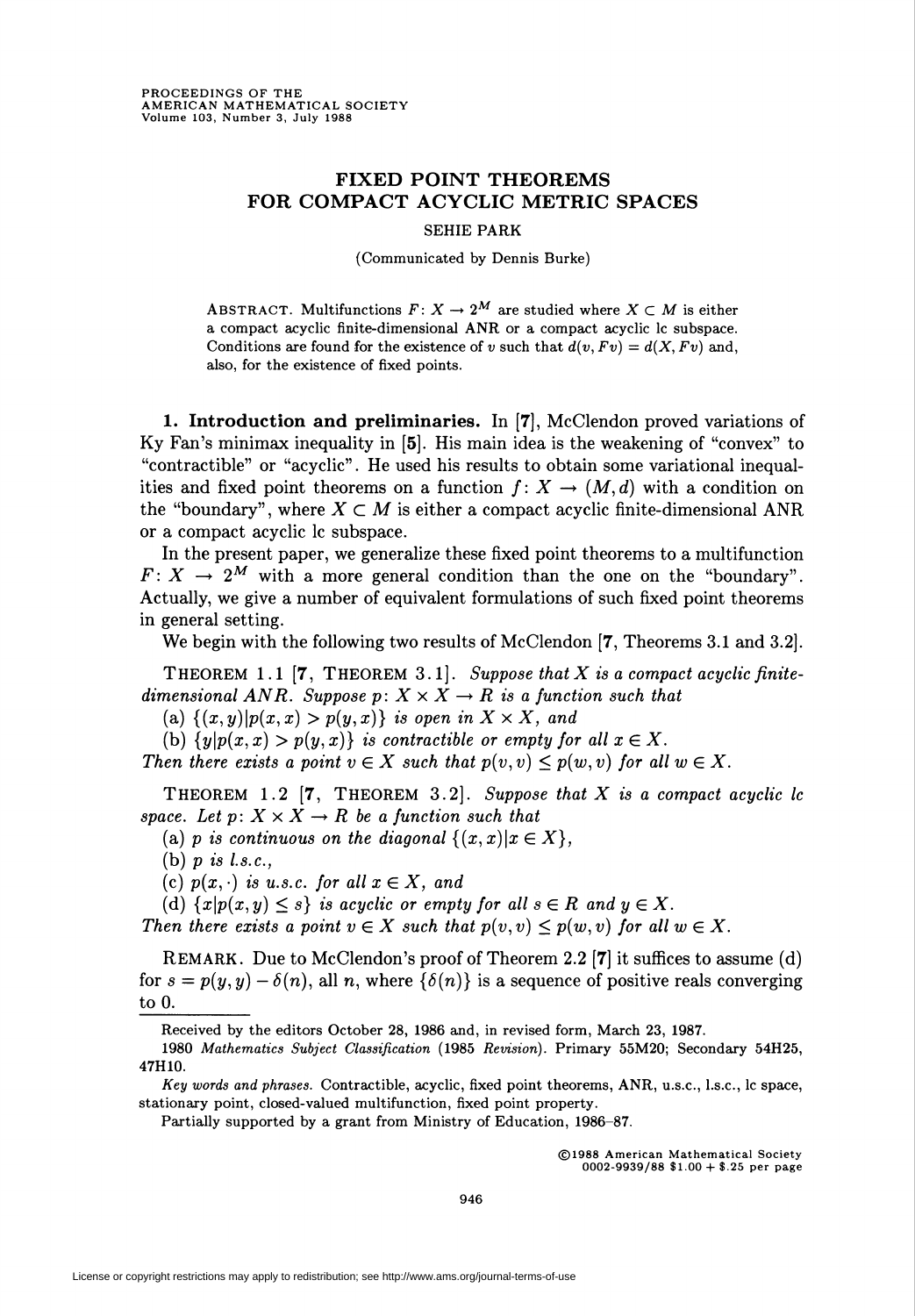A space is contractible if the identity map is homotopic to a constant, e.g., a nonempty convex set in a topological vector space (t.v.s.). A nonempty space is acyclic if it is connected and its Cech homology (with a fixed coefficient field) is zero in dimensions greater than zero. Note that every contractible space is acyclic, but not conversely.

A multifunction  $F: X \to 2^Y$  is *continuous* if it is u.s.c. and l.s.c. ANR means ANR (metric). For the definition of a lc space, see  $[1, 8, 9]$ . Note that an ANR is an lc space and a finite union of compact convex subsets of a locally convex t.v.s. is an lc space. Let us denote  $d(y, Fx) = \inf\{d(y, z)|z \in Fx\}.$ 

We add one more variational inequality.

THEOREM 1.3. Let X be a compact acyclic lc space. Let  $p: X \times X \rightarrow R$ be a continuous function such that  $\{x|p(x,y) = P(y)\}\$ is acyclic for all  $y \in X$ , where  $P(y) = \inf \{p(x,y)|x \in X\}$ . Then there exists a point  $v \in X$  such that  $p(v, v) \leq p(w, v)$  for all  $w \in X$ .

PROOF. Define a multifunction  $F: X \to 2^X$  by  $F(y) = \{x|p(x,y) = P(y)\}\$ for each  $y \in X$ . Since F is a closed-graph acyclic-valued multifunction, F has a fixed point  $v \in X$  by Begle's result [1], and v is a desired one.

2. Main results. First from Theorem 1.1 we have

THEOREM 2.1. Let  $X$  be a compact acyclic finite-dimensional ANR subset of a metric space  $(M, d)$ , and  $F: X \to 2^M \backslash \{\phi\}$  a multifunction satisfying

(a)  $\{(x,y)|d(x, Fx) > d(y, Fx)\}\$ is open in  $X \times X$ , and

(b) for each  $x \in X$ ,  $\{y \in X\vert d(x, Fx) > d(y, Fx)\}$  is contractible or empty.

Then the following equivalent statements hold.

(i) There exists a point  $v \in X$  such that

 $d(v, Fv) \leq d(w, Fv)$  for all  $w \in X$ .

(ii) If  $T: X \to 2^M$  is a multifunction such that for each  $x \in X \backslash Tx$  there exists  $a y \in X$  such that  $d(x, Fx) > d(y, Fx)$ , T has a fixed point  $v \in X$ , that is,  $v \in Tv$ .

(iii) If  $g: X \to M$  is a function such that for each  $x \in X$  with  $x \neq gx$ , there exists a  $y \in X$  such that  $d(x, Fx) > d(y, Fx)$ , then g has a fixed point  $v \in X$ .

(iv) If  $T: X \to 2^X \setminus \{\phi\}$  is a multifunction such that  $d(x, Fx) > d(y, Fx)$  holds for any  $x \in X$  and  $y \in Tx \setminus \{x\}$ , then T has a stationary point  $v \in X$ , that is,  $\{v\} = Tv.$ 

(v) If  $\mathscr F$  is a nonempty family of functions  $g: X \to X$  such that  $d(x, Fx) >$  $d(gx, Fx)$  holds for any  $x \in X$  with  $x \neq gx$ , then  $\mathscr F$  has a common fixed point  $v \in X$ .

(vi) If  $g: X \to X$  is a function such that  $d(x, Fx) > d(gx, Fx)$  holds for any  $x \in X$  with  $x \neq gx$ , then g has a fixed point  $v \in X$ .

**PROOF.** (i) Define  $p: X \times X \to R$  by  $p(x, y) = d(x, Fy)$ . Then (i) follows from Theorem 1.1.

(i)  $\Rightarrow$  (ii) Suppose  $v \notin Tv$ . Then there exists a  $y \in X$  such that  $d(v, Fv) >$  $d(y, Fv)$ , which contradicts (i).

 $(ii) \Rightarrow (iii)$  Clear.

(iii)  $\Rightarrow$  (iv) Suppose T has no stationary point, that is,  $Tx \setminus \{x\} \neq \emptyset$  for each  $x \in X$ . Choose a choice function g on  $\{Tx\setminus\{x\}|x \in X\}$ . Then g has no fixed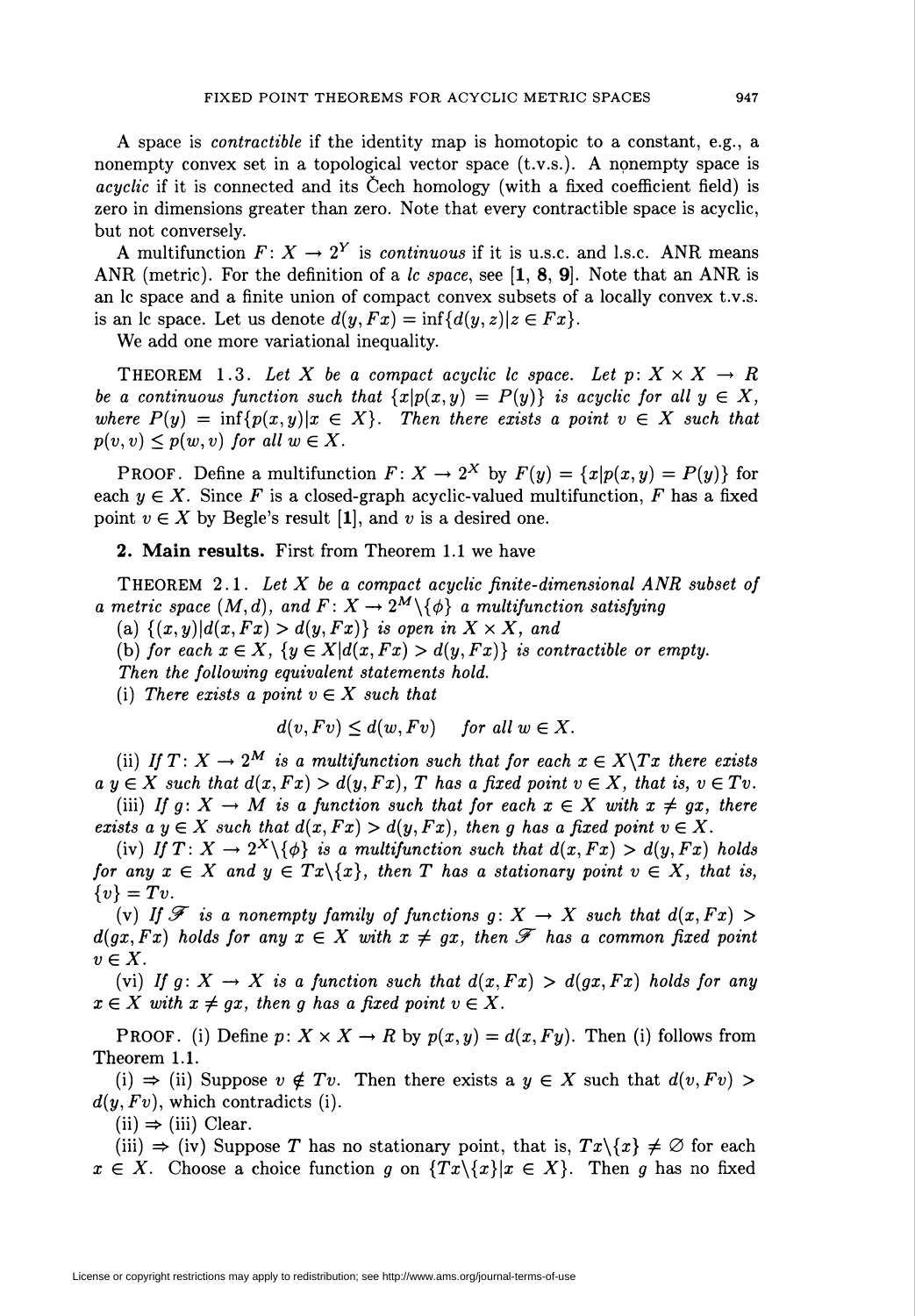point. However, for any  $x \in X$ , we have  $x \neq gx$  and there exists a  $y \in Tx\backslash\{x\}$ , say  $y = qx$ , such that  $d(x, Fx) > d(y, Fx)$ . Therefore, by (iii), g has a fixed point, a contradiction.

 $(iv) \Rightarrow (v)$  Define a multifunction  $T: X \rightarrow 2^X$  by  $Tx := \{gx | g \in \mathcal{F} \} \neq \emptyset$  for all  $x \in X$ . Since  $d(x, Fx) > d(gx, Fx)$  for any  $x \in X$  and any  $g \in \mathscr{F}$ , by (iv), T has a stationary point  $v \in X$ , which is a common fixed point of  $\mathscr{F}$ .

 $(v) \Rightarrow$  (vi) Put  $\mathscr{F} = \{g\}.$ 

 $(vi) \Rightarrow (i)$  Suppose that for any  $x \in X$ , there exists a  $y \in X$  satisfying  $d(x, Fx) >$  $d(y, Fx)$ . Choose gx to be one of such y. Then  $g: X \to X$  has no fixed point by its definition. However,  $d(x,Fx) > d(gx,Fx)$  for all  $x \in X$ . By (vi), g has a fixed point, a contradiction.

This completes our proof.

Define  $\partial X = \partial_M X = \{y \in X | \text{ there is a } z \in M \backslash X \text{ with } d(z,y) = d(z,X) \}$  [7].

COROLLARY 2.1.1. Let  $X$  be a compact acyclic finite-dimensional ANR subset of a metric space M, and  $F: X \to 2^M \setminus \{\phi\}$  continuous compact-valued such that for all  $x \in X$ ,  $\{y \in X\vert d(x,Fx) > d(y,Fx)\}$  is contractible or empty.

Then (i)  $\sim$  (vi) of Theorem 2.1 hold. Further, F has a fixed point if one of the following conditions holds.

(1) For each  $x \in X\backslash Fx$ , there exists a  $y \in X$  such that  $d(x, Fx) > d(y, Fx)$ .

- (2)  $Fx \cap X \neq \emptyset$  for each  $x \in \partial X$ .
- (3)  $Fx \cap X \neq \emptyset$  for each  $x \in X$ .
- (4)  $Fx \subset X$  for each  $x \in X$ .

**PROOF.** Since F is continuous, the condition (a) in Theorem 2.1 holds by Theorems 1 and 2 in Berge [2, p. 121]. Therefore, (i)  $\sim$  (vi) hold.

(1) By putting  $F = T$  in (ii), if condition (1) holds, then F has a fixed point.

(2) We show that (2)  $\Rightarrow$  (1). Suppose that there exists an  $x \in X\backslash Fx$  such that  $d(x,Fx) \leq d(y,Fx)$  holds for all  $y \in X$ . If  $Fx \cap X \neq \emptyset$ , then  $d(y,Fx) = 0$  for some  $y \in Fx \cap X$ . Therefore,  $d(x, Fx) = 0$ , whence  $x \in Fx$ , for  $Fx$  is compact, a contradiction. If  $Fx \subset M\backslash X$ , then there exists a  $z \in Fx$  such that  $d(x, z) =$  $d(x, Fx)$  since Fx is compact. Therefore,  $d(z, x) = d(x, Fx) \leq d(y, Fx) \leq d(y, z) =$  $d(z, y)$  for all  $y \in X$ , that is,  $d(z, x) = d(z, X)$ . Hence  $x \in \partial X$ , and by (2),  $Fx\cap X\neq\emptyset$ , another contradiction.

Clearly,  $(4) \Rightarrow (3) \Rightarrow (2)$ . This completes our proof.

REMARK. Corollary 2.1.1(4) is comparable to a well-known result that, if X is a compact acyclic ANR and  $F: X \to 2^X \setminus \{ \phi \}$  u.s.c. with  $Fx$  acyclic for each  $x \in X$ , then F has a fixed point (Eilenberg and Montgomery [3]). However, the following example of Gwinner  $[6, p. 575]$  shows that the lower semicontinuity of F in Corollary 2.1.1(1) is not dispensable.

EXAMPLE. Let  $X = \{(c,0) | c \in [0,1] \} \subset R^2 = M$ . Define  $F: X \to 2^M \setminus \{\phi\}$  by

$$
F(c, 0) = \text{co}\{(1, 1), (1, 2)\} \quad \text{if } 0 \le c < 1,
$$
\n
$$
F(1, 0) = \text{co}\{(0, 0), (1, 1), (1, 2)\}.
$$

Then F satisfies the hypothesis of Corollary 2.1.1(1) except the l.s.c. of F. However, P has no fixed point.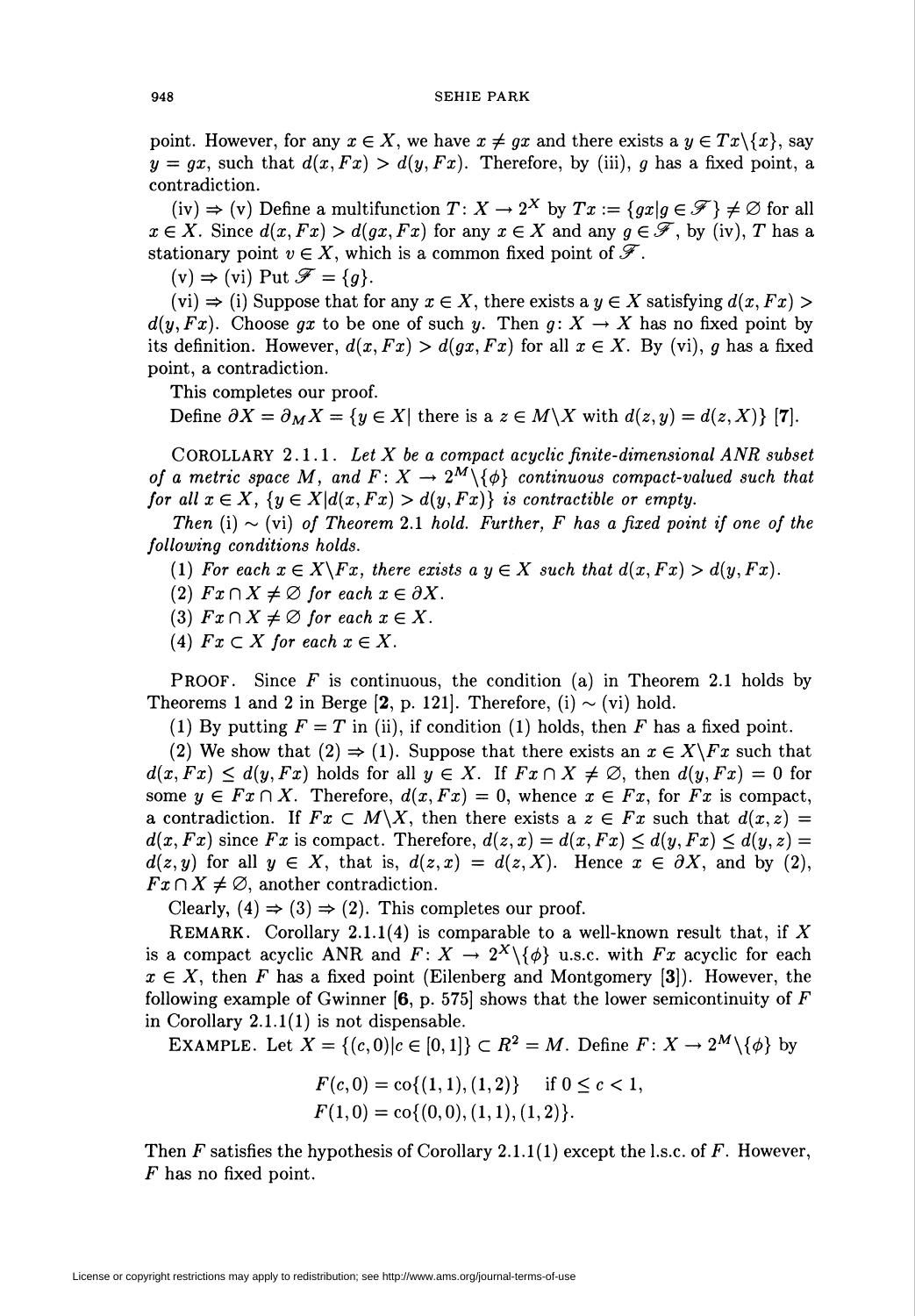COROLLARY 2.1.2. Let X be a compact acyclic finite-dimensional ANR subset of a metric space, and  $f: X \to M$  continuous such that for all  $x \in X$ , the set  $\{y \in X | d(x,fx) > d(y,fx)\}\$ is contractible or empty.

Then (i)  $\sim$  (vi) of Theorem 2.1 with  $F = f$  hold. Further, f has a fixed point if one of the following conditions holds.

(1) For each  $x \in X$  with  $x \neq fx$ , there exists a  $y \in X$  such that  $d(x,fx) >$  $d(y,fx)$ .

(2)  $f(\partial X) \subset X$ .

(3)  $f(X) \subset X$ .

REMARK. Case (2) in Corollary 2.1.2 is due to McClendon [7, Theorem 3.6]. The case (3) follows from the well-known fact that every compact acyclic ANR has the fixed point property.

From Theorem 1.2, we have

THEOREM 2.2. Let X be a compact acyclic lc subspace of a metric space  $(M, d)$ , and  $F: X \to 2^M \setminus \{\phi\}$  a multifunction satisfying

(a)  $x \mapsto d(x, Fx)$  is continuous on X,

(b)  $(x, y) \mapsto d(x, Fy)$  is l.s.c.,

(c) for each  $x \in X$ ,  $y \mapsto d(x, Fy)$  is u.s.c., and

(d)  $\{x \in X | d(x, F_y) \leq t\}$  is acyclic or empty for all  $y \in X$  and  $t \in R$ .

Then the statements (i)  $\sim$  (vi) of Theorem 2.1 hold.

PROOF. Define  $p: X \times X \to R$  by  $p(x, y) = d(x, F_y)$ . Then (i) follows from Theorem 1.2. The equivalency of (i)  $\sim$  (vi) is the same as Theorem 2.1.

REMARK. If  $Fy \subset X$  and  $Fy$  is closed, then (d) implies that  $Fy$  is acyclic, for  $Fy = \{x \in X | d(x, Fy) \le 0\}.$ 

COROLLARY 2.2.1. Let  $X$  be a compact acyclic lc subspace of a metric space M, and  $F: X \to 2^M \setminus \{\phi\}$  continuous compact-valued such that  $\{x \in X | d(x, F_y) \leq \phi\}$ t) is acyclic or empty for all  $y \in X$  and  $t \in R$ . Then the conclusion of Corollary 2.1.1 holds.

**PROOF.** For a continuous compact-valued multifunction  $F$ , the conditions (a), (b), and (c) of Theorem 2.2 hold, by Theorems 1 and 2 of Berge [2, p. 121].

REMARK. The case (4) is a consequence of Begle's well-known theorem in [1]: If X is a compact acyclic lc space and  $\mathcal{C}(X)$  the class of all closed acyclic subsets of X, then any u.s.c.  $F: X \to \mathcal{C}(X)$  has a fixed point. However, as in the remark following Corollary 2.1.1, Gwinner's example shows that the lower semicontinuity of  $F$  in Corollary 2.2.1 (1) is not dispensable.

COROLLARY 2.2.2. Let  $X$  be a compact acyclic lc subspace of a metric space M, and  $f: X \to M$  continuous such that  $\{x \in X | d(x, fy) \leq t\}$  is acyclic for all  $y \in X$  and  $t \in R$ . Then the conclusion of Corollary 2.1.2 holds.

REMARK. Corollary 2.2.2 (i) and the case (2) are due to McClendon [7, Theorem 3.7 and Corollary 3.8]. Corollary 2.2.2 (i) generalizes Fan [4, Theorem 2]. For the case (3), if f is a self-map of X, then the condition on  $\{x \in X | d(x, fy) \le t\}$  is superfluous, by Begle's theorem mentioned above.

From Theorem 1.3, we have the following theorem as a final conclusion. The proof is parallel and some corollaries of it also can be obtained as in Theorems 2.1 and 2.2, so we omit them.